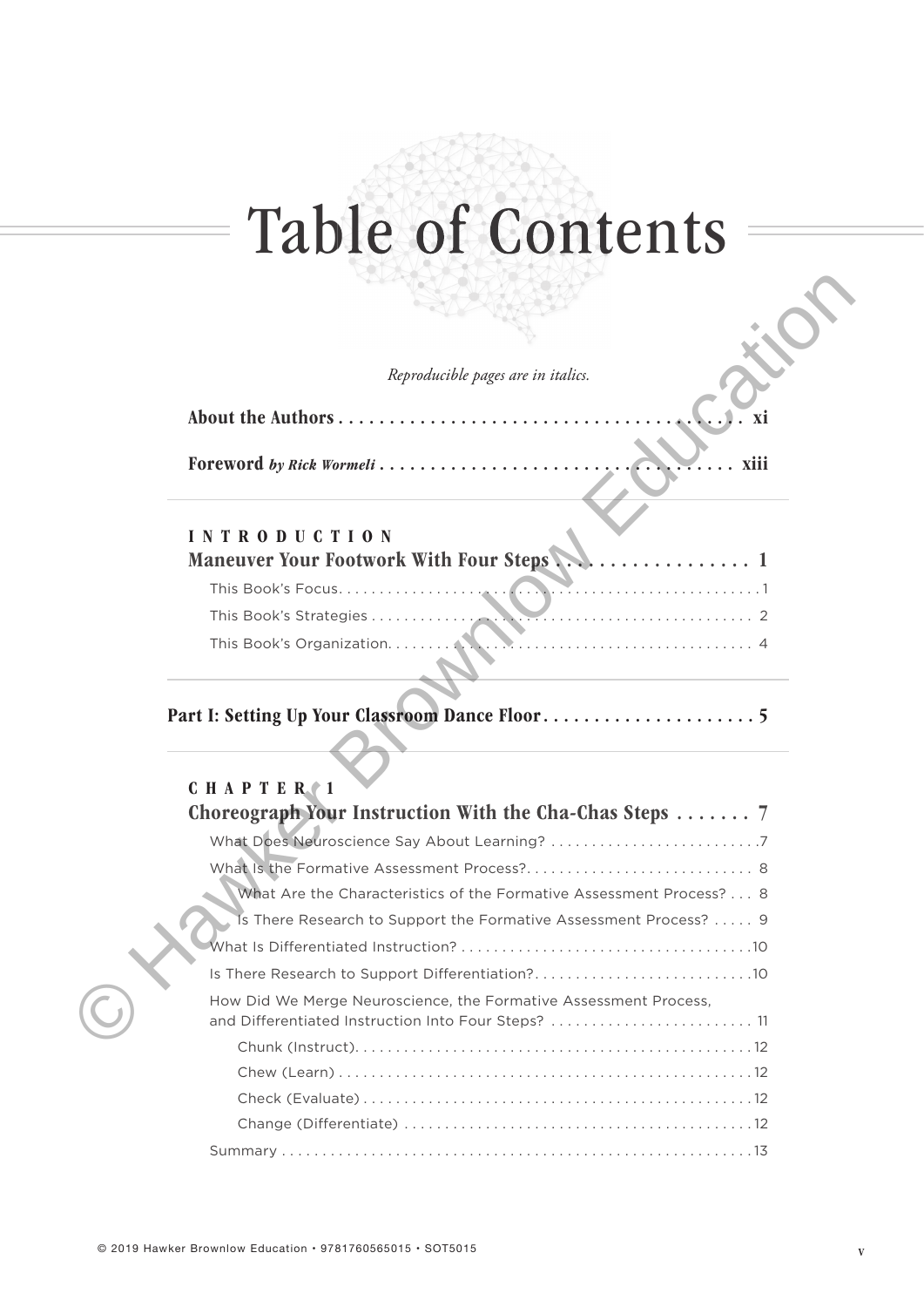| CHAPTER 2 |  |
|-----------|--|
|-----------|--|

| Move Smoothly From Broad Ideas to Smaller Ideas  15 |  |
|-----------------------------------------------------|--|
|                                                     |  |
|                                                     |  |
| How Do You Choose the Main Formative Assessment?18  |  |
|                                                     |  |
|                                                     |  |

| How Do You Choose the Main Formative Assessment?18              |  |
|-----------------------------------------------------------------|--|
|                                                                 |  |
|                                                                 |  |
|                                                                 |  |
| <b>CHAPTER</b><br>3                                             |  |
| Get to Know Your Dance Partners                                 |  |
| . . 21                                                          |  |
| Why Are Preassessing, Activating Prior Knowledge, Pre-Exposing, |  |
|                                                                 |  |
|                                                                 |  |
|                                                                 |  |
|                                                                 |  |
|                                                                 |  |
|                                                                 |  |
|                                                                 |  |
|                                                                 |  |
|                                                                 |  |
|                                                                 |  |
|                                                                 |  |
|                                                                 |  |
|                                                                 |  |
|                                                                 |  |
|                                                                 |  |
|                                                                 |  |
|                                                                 |  |
|                                                                 |  |
| Knowledge Framing Prior to Reading the Text  42                 |  |
|                                                                 |  |
|                                                                 |  |
|                                                                 |  |
|                                                                 |  |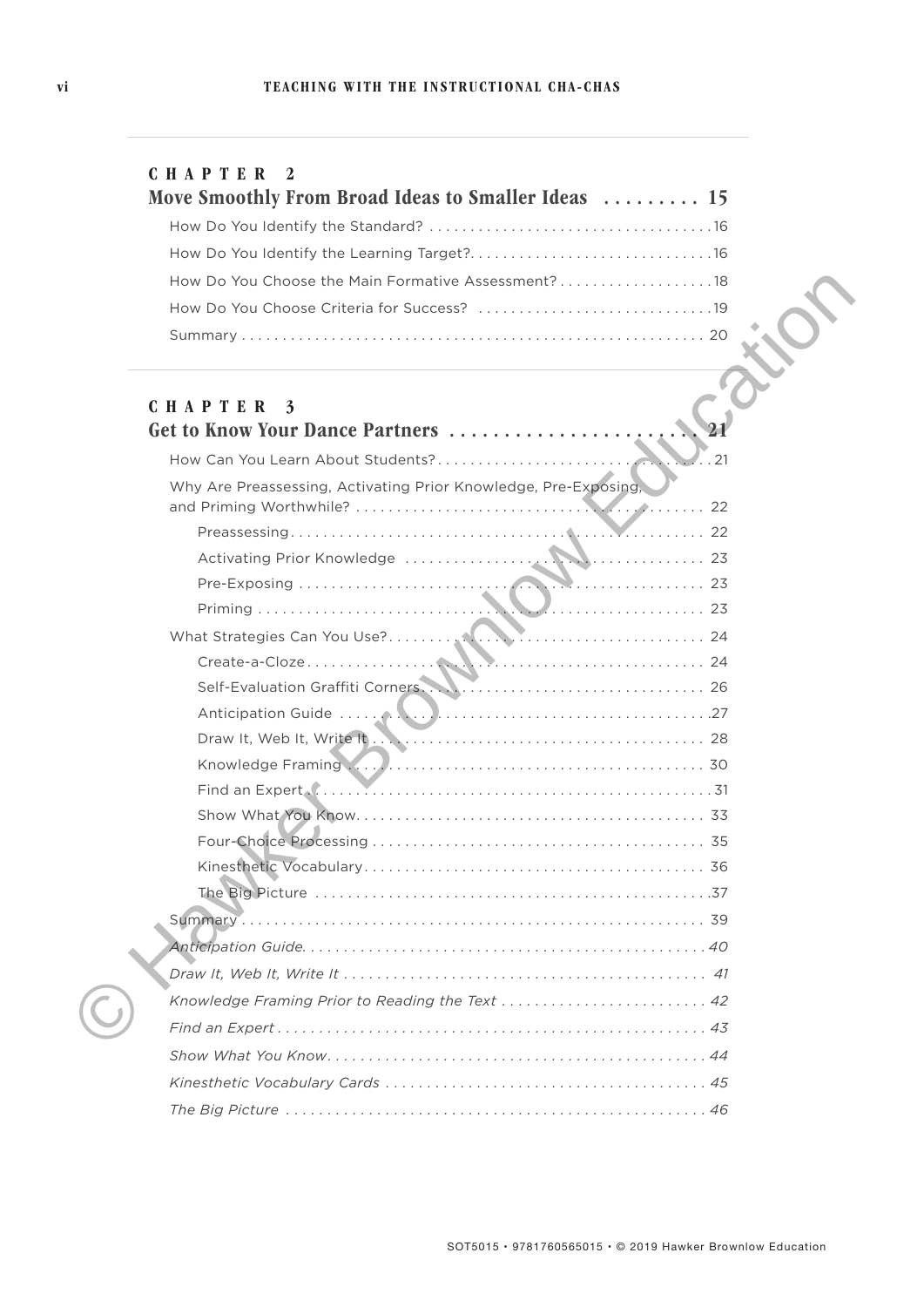|  |  | Part II: Putting the Cha-Chas Steps Together  47 |  |  |
|--|--|--------------------------------------------------|--|--|
|--|--|--------------------------------------------------|--|--|

| <b>CHAPTER</b><br>4                                                                                                          |
|------------------------------------------------------------------------------------------------------------------------------|
|                                                                                                                              |
| What Is a Chunk and Why Does the Brain Like It?  49                                                                          |
|                                                                                                                              |
|                                                                                                                              |
|                                                                                                                              |
|                                                                                                                              |
| $\overline{\ldots}$ 53                                                                                                       |
|                                                                                                                              |
|                                                                                                                              |
|                                                                                                                              |
|                                                                                                                              |
|                                                                                                                              |
|                                                                                                                              |
| Chunk Mind Map<br>Color: Coded Min King and Color: Coded Min King and Color: Coded Min King and Color: Coded Min King and Co |
|                                                                                                                              |
|                                                                                                                              |
|                                                                                                                              |
|                                                                                                                              |
|                                                                                                                              |
|                                                                                                                              |
|                                                                                                                              |
|                                                                                                                              |
|                                                                                                                              |
|                                                                                                                              |
|                                                                                                                              |
| CHAPTER<br>5                                                                                                                 |
|                                                                                                                              |
|                                                                                                                              |

| Take Step Two: Chew (Learn) $\dots\dots\dots\dots\dots\dots\dots\dots\dots$ 81 |  |
|--------------------------------------------------------------------------------|--|
|                                                                                |  |
|                                                                                |  |
|                                                                                |  |
| How Can You Differentiate the Content Processing? 82                           |  |
|                                                                                |  |
| Processing in Heterogeneous Cooperative Learning Groups  83                    |  |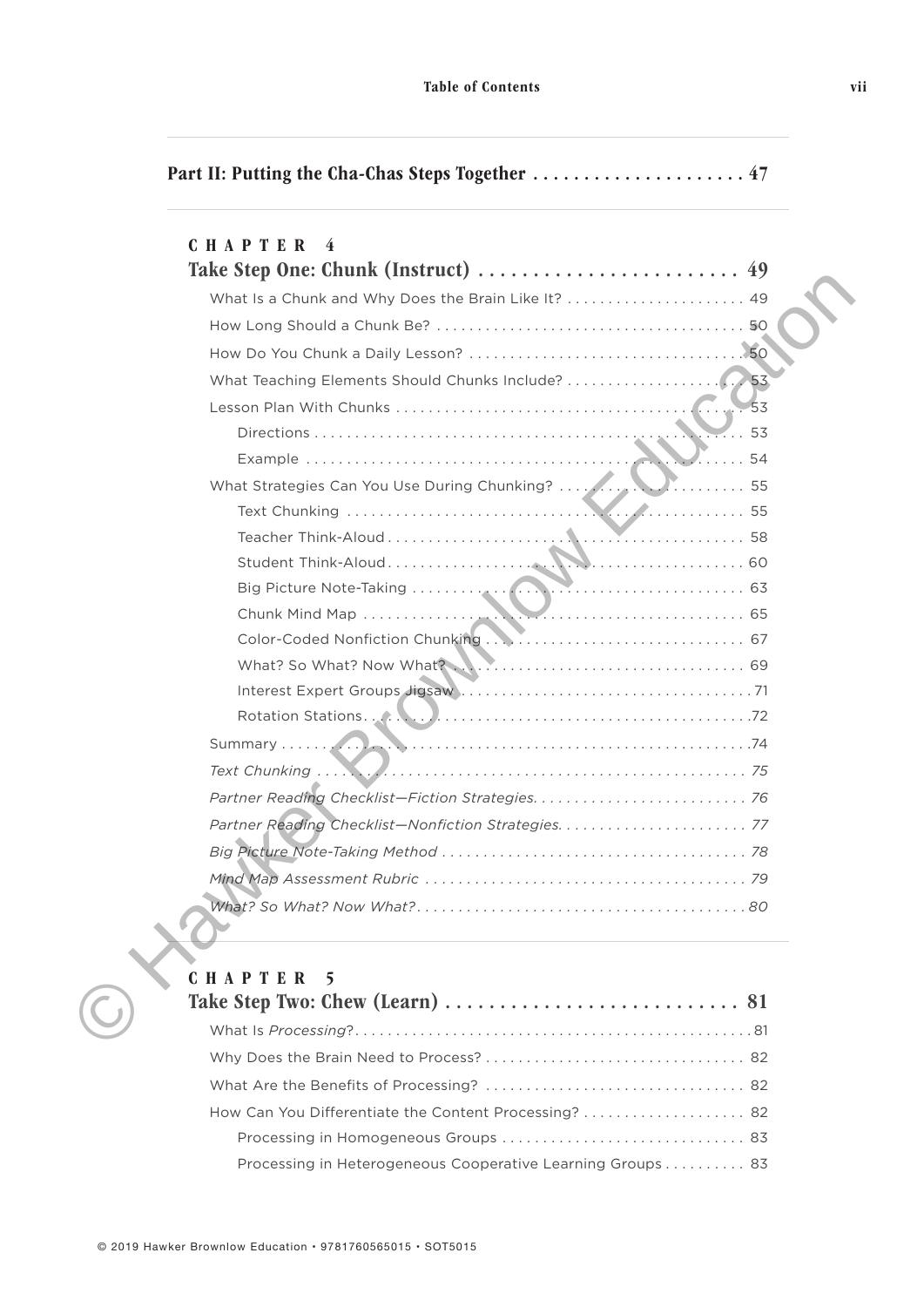#### viii TEACHING WITH THE INSTRUCTIONAL CHA-CHAS

| Question Stars From Bloom's Taxonomy Levels 87                  |     |
|-----------------------------------------------------------------|-----|
|                                                                 |     |
|                                                                 |     |
|                                                                 |     |
|                                                                 |     |
|                                                                 | 93  |
|                                                                 | '95 |
|                                                                 |     |
|                                                                 |     |
|                                                                 |     |
|                                                                 |     |
|                                                                 |     |
| The Main Idea and Detail Tabletop Graphic Organizer 104         |     |
| Question Stars for Bloom's Taxonomy Level One-Knowledge  105    |     |
| Question Stars for Bloom's Taxonomy Level Two-Comprehension 106 |     |
| Question Stars for Bloom's Taxonomy Level Three-Application 107 |     |
| Question Stars for Bloom's Taxonomy Level Four-Analysis  108    |     |
| Question Stars for Bloom's Taxonomy Level Five-Evaluation  109  |     |
| Question Stars for Bloom's Taxonomy Level Six-Synthesis110      |     |
|                                                                 |     |
| Framing-an-Argument Organizer                                   | 112 |
|                                                                 |     |
|                                                                 |     |
|                                                                 |     |
|                                                                 |     |
| CHAPTER<br>6                                                    |     |
|                                                                 |     |
| Why Is Checking for Understanding Worthwhile? 117               |     |

| Why Is Checking for Understanding Worthwhile? 117                       |  |
|-------------------------------------------------------------------------|--|
| How Do You Differentiate the Product With Checkpoints and Feedback? 118 |  |
|                                                                         |  |
|                                                                         |  |
| How Can You Give More Powerful Verbal Feedback? 120                     |  |
|                                                                         |  |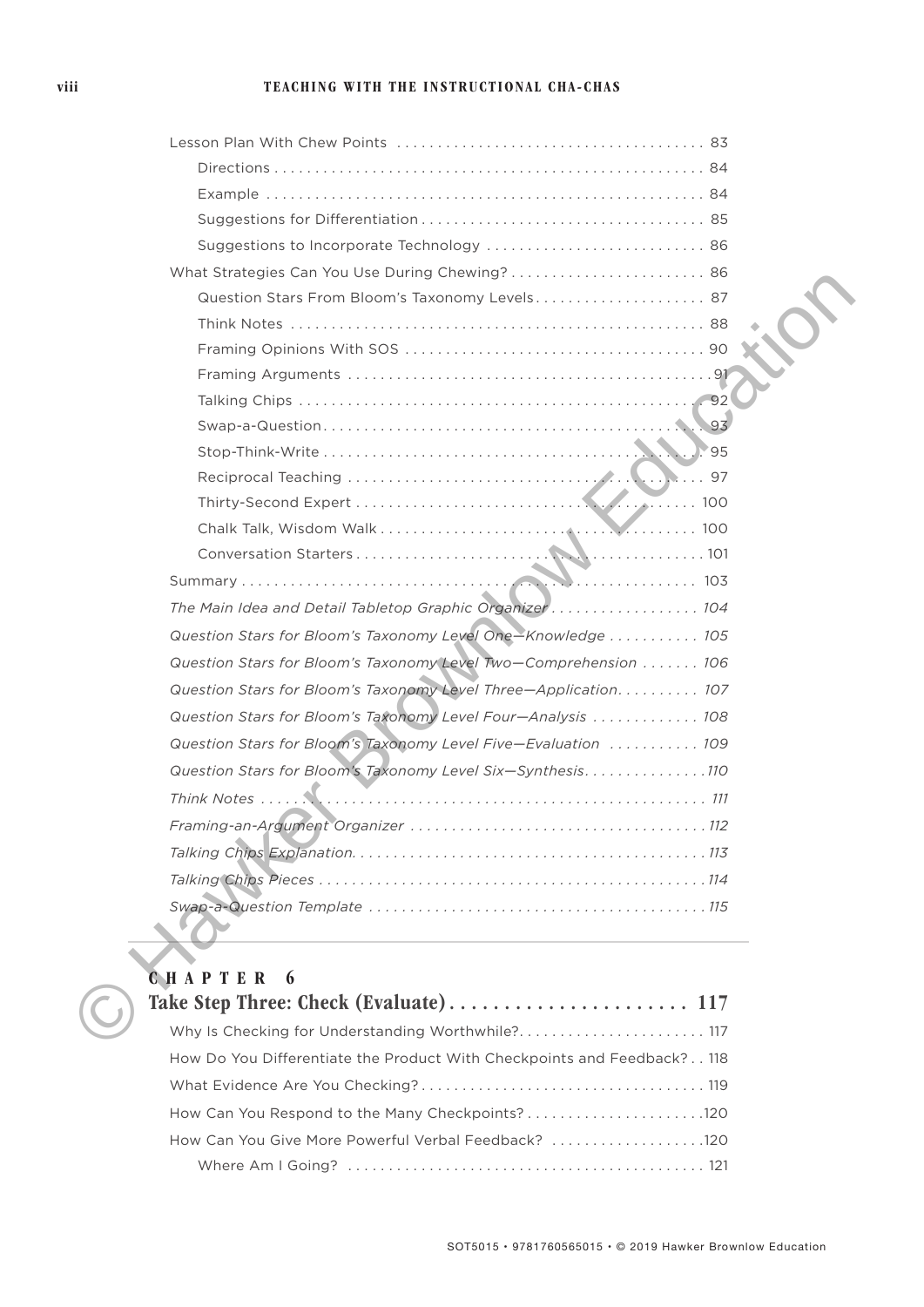#### Table of Contents

| How Do I Get Closer to the Goal? How Do I Close the Gap?  122 |     |
|---------------------------------------------------------------|-----|
|                                                               |     |
|                                                               |     |
|                                                               |     |
|                                                               |     |
| Suggestions to Incorporate Technology 125                     |     |
| What Strategies Can You Use During Checking? 125              |     |
|                                                               |     |
|                                                               |     |
|                                                               |     |
|                                                               |     |
| $\blacksquare$                                                |     |
|                                                               |     |
|                                                               |     |
|                                                               |     |
|                                                               |     |
|                                                               |     |
|                                                               |     |
|                                                               |     |
|                                                               |     |
|                                                               |     |
| Fix-It Activity Tally Page for Grades K-3  150                |     |
|                                                               |     |
|                                                               |     |
| Daily Learning Target Self-Assessment-Version Two 153         |     |
|                                                               | 155 |
| Rubric for Self-Assessment and Goal Setting  156              |     |
|                                                               |     |
|                                                               |     |
|                                                               |     |
| <b>CHAPTER</b><br>7                                           |     |
|                                                               |     |
|                                                               |     |
|                                                               |     |



| $\mathbf v$ . The $\mathbf u$ . The $\mathbf u$ and $\mathbf v$ and $\mathbf v$ and $\mathbf v$ and $\mathbf v$ and $\mathbf v$ and $\mathbf v$ and $\mathbf v$ and $\mathbf v$ and $\mathbf v$ and $\mathbf v$ and $\mathbf v$ and $\mathbf v$ and $\mathbf v$ and $\mathbf v$ and $\mathbf v$ and $\mathbf v$ and $\mathbf v$ a |  |
|-----------------------------------------------------------------------------------------------------------------------------------------------------------------------------------------------------------------------------------------------------------------------------------------------------------------------------------|--|
| Take Step Four: Change (Differentiate)  159                                                                                                                                                                                                                                                                                       |  |
|                                                                                                                                                                                                                                                                                                                                   |  |
|                                                                                                                                                                                                                                                                                                                                   |  |
| How Do You Use Data to Determine What Change to Make? 160                                                                                                                                                                                                                                                                         |  |
| What Strategies Can You Use During Change?162                                                                                                                                                                                                                                                                                     |  |
|                                                                                                                                                                                                                                                                                                                                   |  |
|                                                                                                                                                                                                                                                                                                                                   |  |
|                                                                                                                                                                                                                                                                                                                                   |  |
|                                                                                                                                                                                                                                                                                                                                   |  |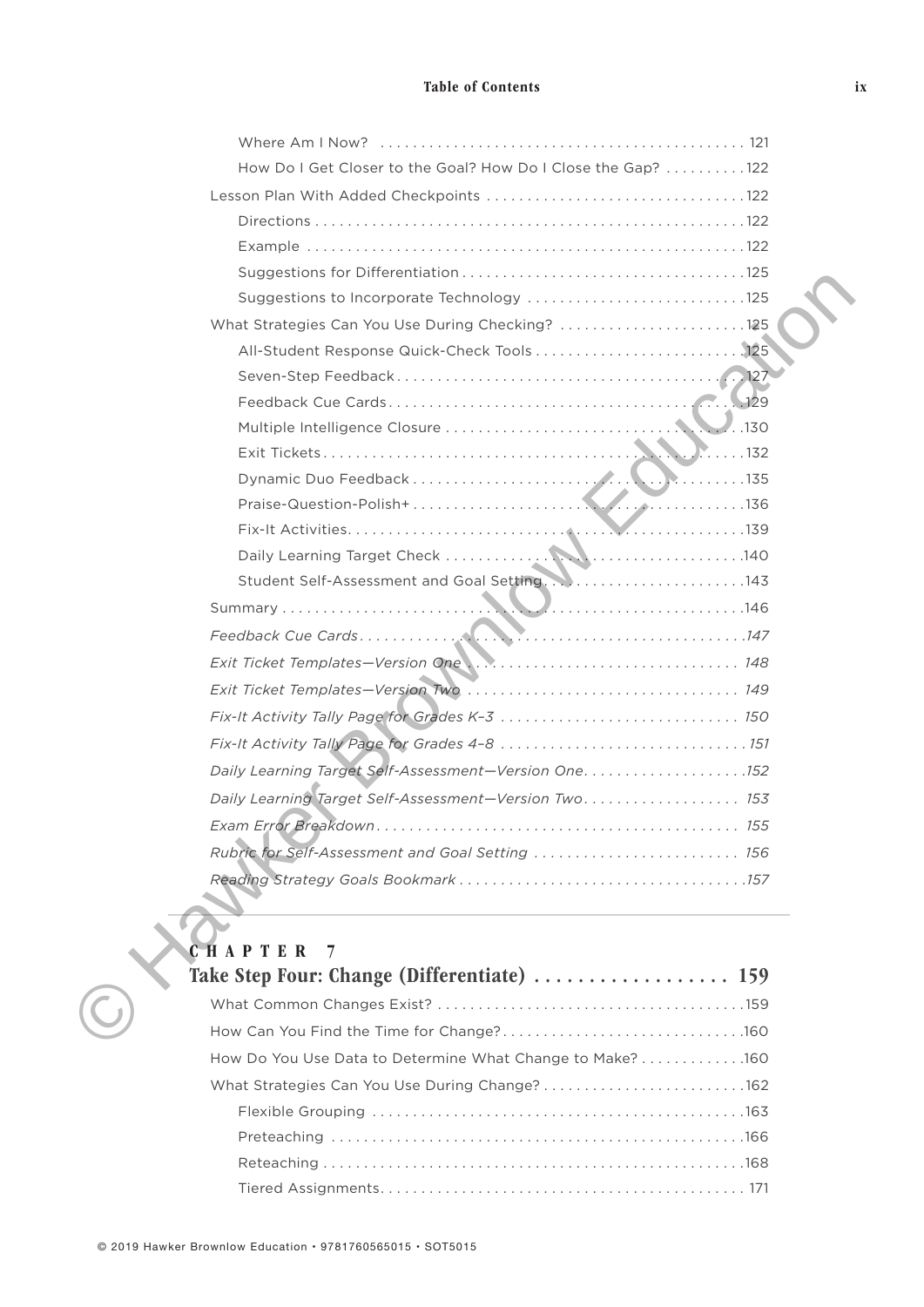#### x TEACHING WITH THE INSTRUCTIONAL CHA-CHAS

| Learning Station Self-Assessment Template  178              |
|-------------------------------------------------------------|
| Jump-Start Inquiry or Passion Projects Brainstorming  179   |
|                                                             |
|                                                             |
| Student Personal Accountability and Reflection Guide  [183] |
|                                                             |

#### CHAPTER 8

# Finesse the Chunk, Chew, Check, and Change Cycle: A Beautiful Classroom Dance . . . . . . . . . . . . . . . . . . . . . . . . . . 185 Classroom Scenarios . . . . . . . . . . . . . . . . . . . . . . . . . . . . . . . . . . . . . . . . . . . . . . . 185 Scenario One . . . . . . . . . . . . . . . . . . . . . . . . . . . . . . . . . . . . . . . . . . . . . . . . . . 185 Scenario Two . . . . . . . . . . . . . . . . . . . . . . . . . . . . . . . . . . . . . . . . . . . . . . . . . .186 Cheat Sheet for Planning With the Instructional Cha-Chas Cycle . . . . . . . . .186 Self-Assessment for Strengths and Growth Opportunities . . . . . . . . . . . . . . . 191 Summary . . . . . . . . . . . . . . . . . . . . . . . . . . . . . . . . . . . . . . . . . . . . . . . . . . . . . . . . . 192 *Planning With the Instructional Cha-Chas Cycle . . . . . . . . . . . . . . . . . . . . . . . 193 Ideas for Bumping It Up . . . . . . . . . . . . . . . . . . . . . . . . . . . . . . . . . . . . . . . . . . 195 Ideas for Breaking It Down. . . . . . . . . . . . . . . . . . . . . . . . . . . . . . . . . . . . . . . . . 196 Daily Lesson Plan. . . . . . . . . . . . . . . . . . . . . . . . . . . . . . . . . . . . . . . . . . . . . . . . . .197 Teacher Self-Assessment for the Instructional Cha-Chas Cycle. . . . . . . . . . . 199* Learning Station-Planning Terminals of the Instructional Control of the Case of the Case of the Case of the Case of the Case of the Case of the Station Control of the Station Control of the Station Control of the Station C

#### EPILOGUE

| Swing Into Action With the Four Steps: Time for Your Solo  203 |
|----------------------------------------------------------------|
|                                                                |
|                                                                |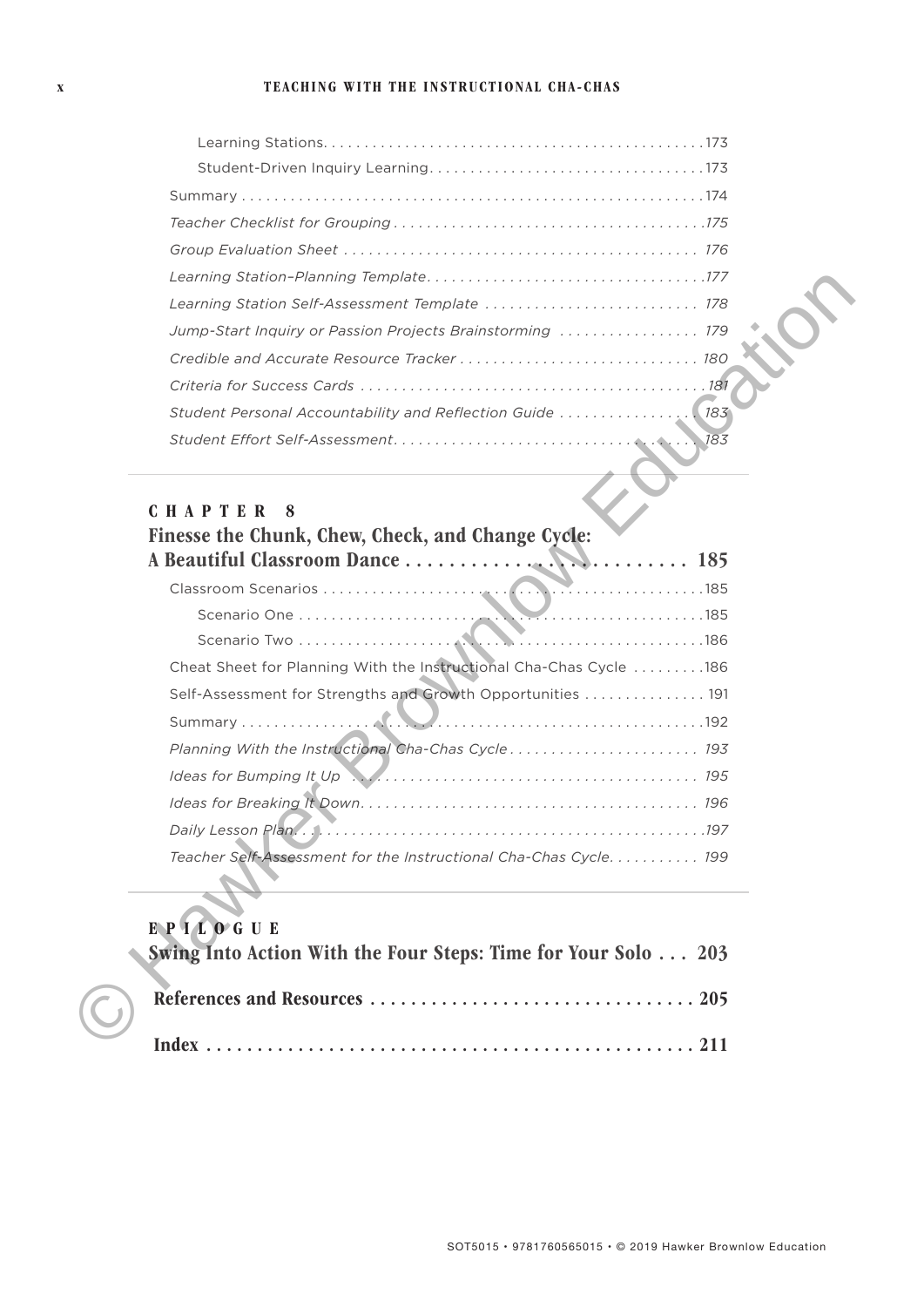

# INTRODUCTION Maneuver Your Footwork With Four Steps INTROUTSTEP S<br>
Maneuve the search interest enter the search interest enter the search interest enter the search interest enter the search interest enter the search of the search interest enter the search of the search of

Delivering content and effectively using the formative assessment process can be quite overwhelming to some teachers. We wondered how we could make this powerful, highly differentiated process more doable. Because we love to dance, rhyme, chant, and make content easier, we came up with the cha-chas chant.

Chunk it, we teach a bit Chew it, they think about it Check it, do they know? Change it, to watch them grow (Jensen & Nickelsen, 2014, p. 186)

# This Book's Focus

Neuroscience and evidence-based research have changed how we eat, sleep, move, think, learn, teach how we live our lives. Neuroscientists explore our brains to show how they respond to different environments. For example, physical exercise not only benefits the physical body, but it also benefits mental capabilities (Erickson et al., 2011). Aerobic exercise can increase hippocampus volume leading to cognitive improvements and the "alleviation of depression and anxiety" (Sleiman et al.,  $2016$ ). The hippocampus is a part of the brain associated with long-term memory and learning transfer. When it improves and grows, so does cognitive

function and memory. These factors have positive implications for memory performance and suggest that fitness protects against brain volume loss (Erickson et al., 2011).

Another example is University of California Berkeley professor Marian C. Diamond's (2001) seminal research revealing that the brain responds to enriching environments. She was the first to prove that the brain can change and improve with experience. She examined some of Albert Einstein's brain, where she found an abundant amount of support cell—more than average. And her research with rats that showed novel toys (rotating the type of toys), companions, healthy food, space in a cage, and other factors changed the anatomy of the brain. Her research concludes that impoverished environments can lower capacity to learn, while enriched environments increase plasticity, learning, and memory. The bottom line is that much research, the past and present, supports how important environment is. (There is even an ongoing conflict regarding whether we can grow new brain cells, known as neurogenesis in the hippocampus. The implications are important.)

This book will explore cognitive and behavioral sciences as well as other evidence-based research that help us determine how to reach students more efficiently and effectively. This scientific basis is our book's foundation along with the formative assessment process and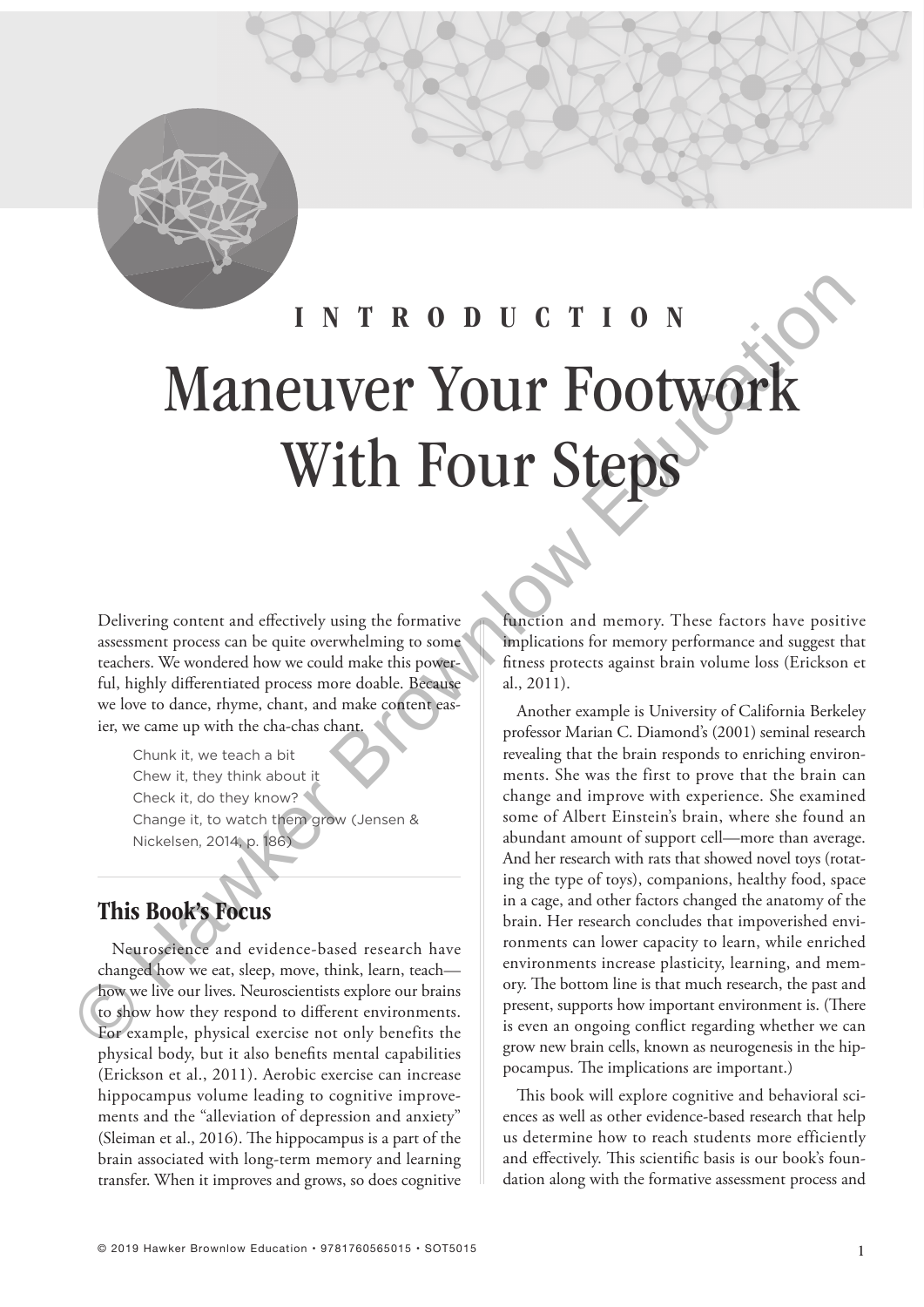differentiation efficacy—which back the multitude of strategies we offer.

The *formative assessment process* says the following (Schimmer, 2018).

- Learning never ends. It is an iterative process.
- Assessment is for evaluating information and moving students forward faster with their learning. It allows the teacher and student to partner in the process of closing the gap between the student's current work or thinking and the desired learning.
- Teachers and administrators don't discipline students for not learning something by a certain date but rather, they partner with them to update the growth toward the standards.
- The latest assessment is the most accurate—no matter what quarter.

Learning is all about students reaching the learning target, goal, outcome, or objective in an engaged, enjoyable manner. Learning is a rough draft and can be quite sloppy at times. This is to be expected, and formative assessment is part of it.

Differentiation and the formative assessment process go hand in hand. You can't separate them. They have the same goals for student learning, and they mirror our goals for students as well.

- We want students to joyfully learn the curriculum and more.
- We want students to be active learners with opportunities to make the content more meaningful and connected to their lives and their world.
- We want students to be independent thinkers, so they can use powerful strategies that allow them to learn faster and more efficiently.
- We want to partner with our students to guide, facilitate, help, support, and cheer them on to do their very best thinking daily.
- We want students to take on the responsibility of monitoring their own learning, reflecting on it, and determining next best steps with our guidance, teaching, and facilitation.
- We want students to be prepared for life outside the classroom and to be productive citizens who help lead us successfully into the future.

To that end, we've included dozens of strategies so K–8 teachers around the world could see effective instruction and differentiation as *doable* and as a *must do*. You will see templates filled in as examples throughout the book. Elsewhere in the book, and online at **go.hbe.com.au**, you can access blank versions of these templates. Here, teachers see the brain-based evidence that proves that using daily formative assessment and differentiation is not a choice, but rather a necessity. As teachers, we put this process into play in our own classrooms with great success, and as educators and consultants, we saw teachers' mindsets and toolkits, as well as students' engagement and achievement, change throughout the years we coached. This book is a mindset changer. *Teaching With the Instructional Cha-Chas: Four Steps to Make Learning Stick* will introduce four steps into your instruction: (1) chunking, (2) chewing, (3) checking, and (4) changing. Content mastery and greater student achievement will result. moving making the states of the state of the state of the state of the state of the state of the state of the state of the state of the state of the state of the state of the state of the state of the state of the state o

# This Book's Strategies

Each strategy in chapter 2 through chapter 6 includes the grouping method (whole group, small groups, partners, or individual), directions, an example or template (or both), simple suggestions for differentiation (ways you can *change* the lesson by bumping it up for advanced students, breaking it down to scaffold for learners who are struggling, and specializing it for some of the other challenges you face in your classroom), and how to incorporate technology (including links to useful websites and apps).

Every strategy we included addresses a variety of learning preferences, and literacy components (reading, writing, listening, and speaking). While you won't see those features specifically called out, you can use the strategies in confidence knowing they are there. Also, be aware that chapter 7 addresses more purposeful differentiation strategies.

You shouldn't give the strategies independently as worksheets, but rather use them as thinking and discussion templates, and as part of the gradual release of responsibility model (Fisher & Frey, 2015; Pearson & Gallagher, 1983), which requires the teacher to model each strategy (*I do*), provide opportunities for guided practice (*we do*), and small-group or partner practice (*two do*) before expecting students to demonstrate the strategy independently (*you do*).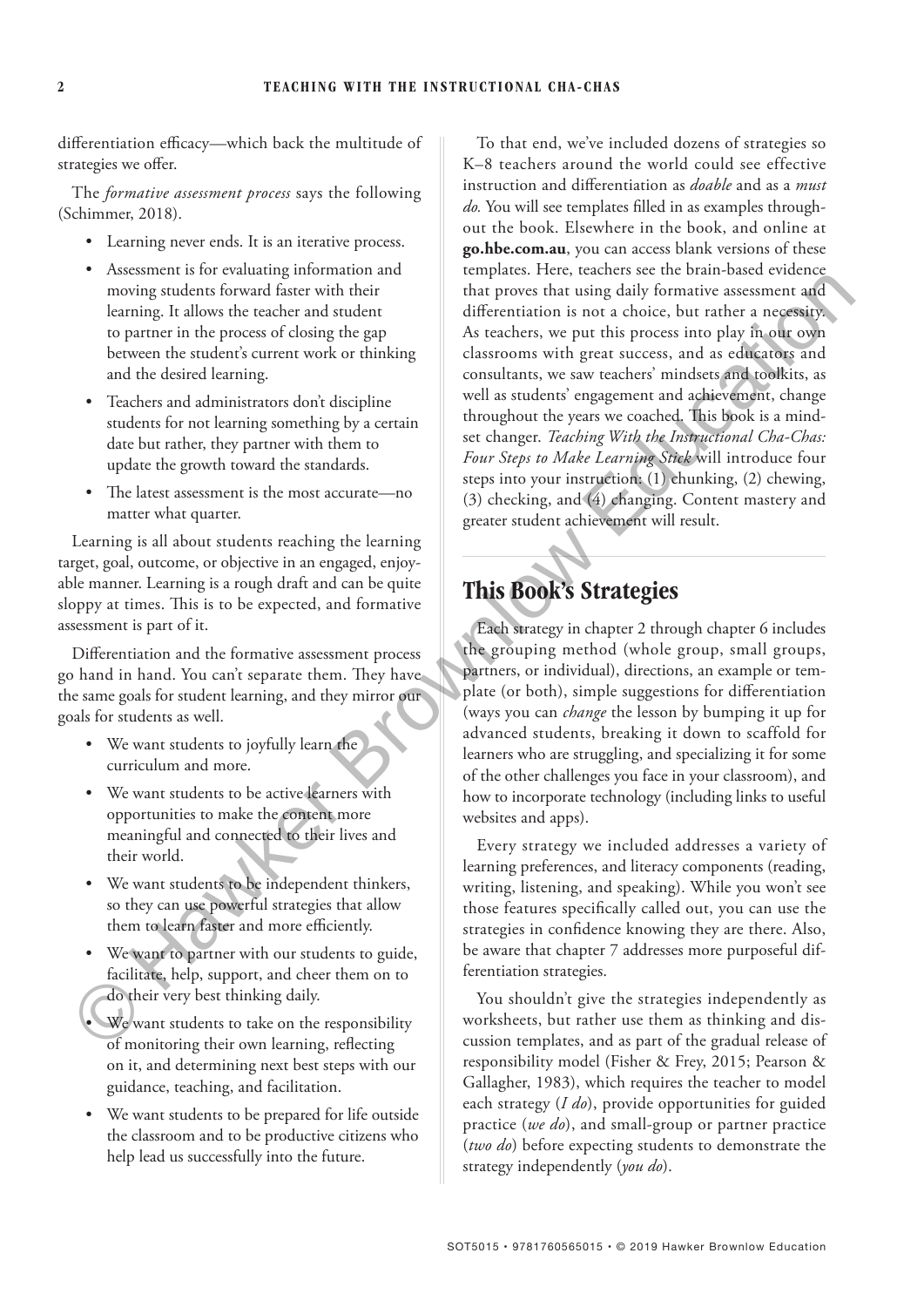Chapters 4 and 5 talk more about this model, but table I.1 shows how our four-step instructional cha-chas cycle correlates with Douglas Fisher and Nancy Frey's (2008) gradual release of responsibility. While most lessons follow the gradual release in the order here, a teacher may choose to change this. For example, a lesson might start with a *you do* that has a question to

activate prior knowledge. Either way, the goal in each lesson is to have all four types of release, done gradually and based on the checkpoints and data received from those checkpoints.

|  | Table I.1: Gradual Release of Responsibility in the Instructional Cha-Chas Cycle |  |  |  |  |  |  |  |
|--|----------------------------------------------------------------------------------|--|--|--|--|--|--|--|
|--|----------------------------------------------------------------------------------|--|--|--|--|--|--|--|

|                                                    |                                                              | son inight start with a <i>fou uo</i> that has a question to<br>Table I.1: Gradual Release of Responsibility in the Instructional Cha-Chas Cycle                                                                                                                                                                                                                                                                                                                                                        |                                                                                                                                                                                                                                                                                                                                                                                                             |
|----------------------------------------------------|--------------------------------------------------------------|---------------------------------------------------------------------------------------------------------------------------------------------------------------------------------------------------------------------------------------------------------------------------------------------------------------------------------------------------------------------------------------------------------------------------------------------------------------------------------------------------------|-------------------------------------------------------------------------------------------------------------------------------------------------------------------------------------------------------------------------------------------------------------------------------------------------------------------------------------------------------------------------------------------------------------|
| <b>Step in</b><br><b>Four-Step</b><br><b>Cycle</b> | <b>Gradual</b><br><b>Release of</b><br><b>Responsibility</b> | <b>What Does the Teacher Do?</b>                                                                                                                                                                                                                                                                                                                                                                                                                                                                        | <b>What Does the Student Do?</b>                                                                                                                                                                                                                                                                                                                                                                            |
| <b>Chunk</b>                                       | I do<br><b>Direct</b><br>instruction                         | • Shares learning target-the lesson's<br>purpose<br>• Makes content relevant and<br>interesting; gets student buy-in<br>• Models the skill or explains or shows<br>content (via a think-aloud)<br>• Directs instruction<br>• Provides engaging tools<br>• Chunks for ten to fifteen minutes<br>(depending on student grade)                                                                                                                                                                             | • Actively listens and watches<br>· Sits near the teacher<br>• Possibly takes notes<br>Might form general questions,<br>How does this connect with<br>me questions, and I wonder<br>statements                                                                                                                                                                                                              |
| Chew,<br>check, and<br>change                      | We do<br>Guided practice                                     | • Provides interactive instruction<br>· Guides students<br>• Asks questions to ascertain learning<br>• Prompts and cues to support<br>students<br>• Listens to conversations to assess<br>• Starts to release some responsibility<br>so students try the learning<br>• Differentiates when needed (change<br>instruction)<br>• Pulls small groups based on what is<br>seen or heard<br>• Gives feedback to move work closer<br>to learning target                                                       | • Responds to questions<br>• Practices what he or she just<br>learned<br>• Asks questions for clarification<br>• Seeks peer help, for example,<br>turn and talk<br>• Makes thinking visible<br>(via annotations, graphic<br>organizers, two-column notes,<br>mind maps, whiteboards, and<br>so on) so teacher can assess<br>• Receives feedback and<br>changes work accordingly                             |
| Chew,<br>check, and<br>change                      | Two do<br>Collaboration                                      | • Creates opportunities for student<br>conversations via purposeful groups<br>• Creates question and statement<br>stems to help with discussions<br>. Has word walls available so students<br>can use academic and domain-<br>specific vocabulary terms<br>• Listens to and observes students<br>• Documents the daily data for where<br>students are with the learning target<br>• Organizes data and makes changes<br>based on the data<br>• Gives feedback to move work closer<br>to learning target | • Discusses what he or she learns<br>in structured manners with<br>domain-specific vocabulary<br>• Practices, in an interactive,<br>fun group format, what he or<br>she learns<br>• Receives feedback from peers<br>and changes work accordingly<br>• Makes connections<br>• Reflects and assesses<br>productiveness of his or her<br>group work time<br>• Might play games to reinforce<br>learning target |

continued on next page ⇒